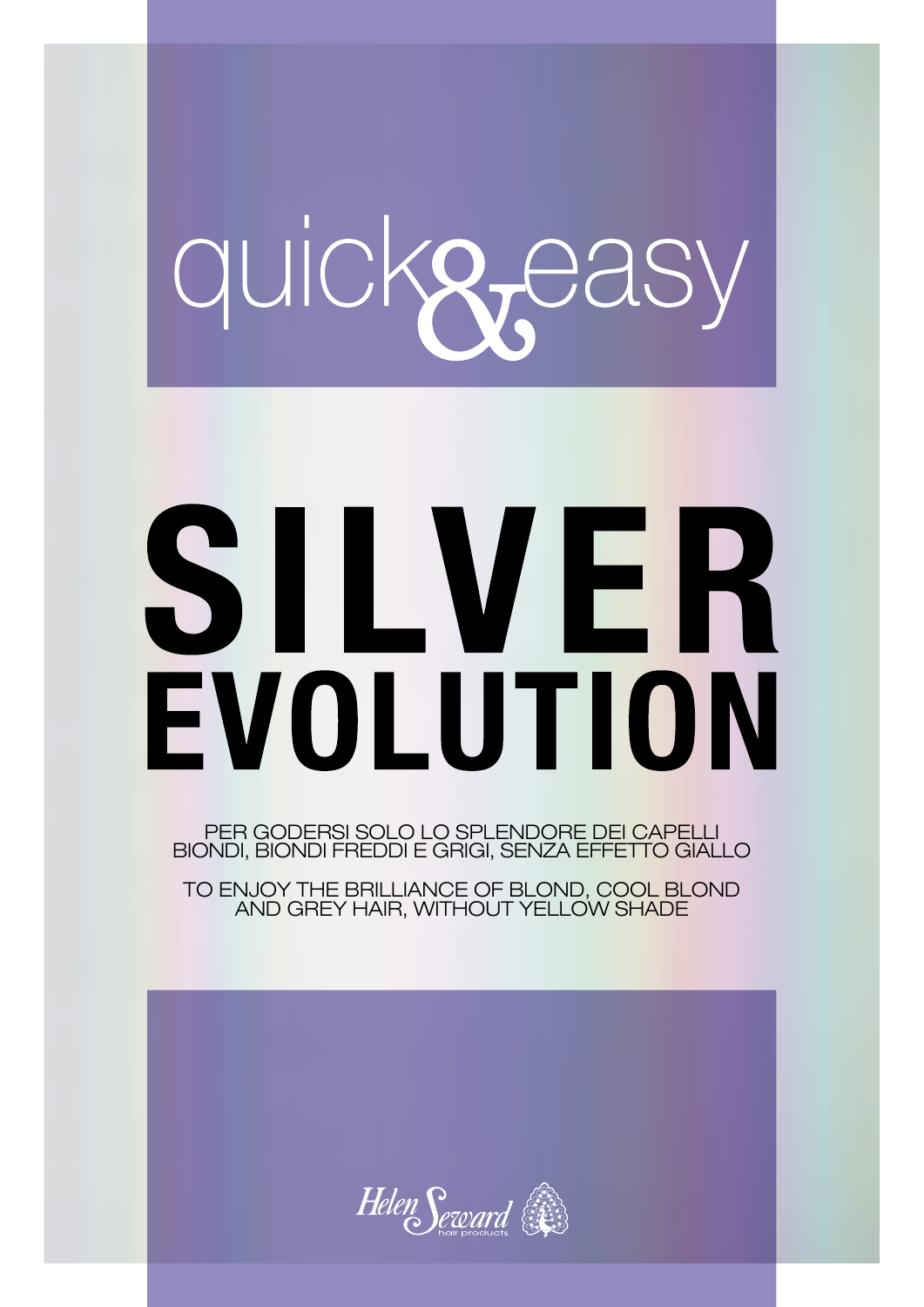

### SILVER EVOLUTION

è uno shampoo pigmentato dedicato a chi vuole vivere con naturalezza i propri capelli grigi e a chi, con un semplice shampoo, vuole avere un biondo rinnovato e luminoso.

Su capelli grigi: elimina l'antiestetica sfumatura gialla, donando una capigliatura brillante ed esaltando il naturale colore argento.

**Su capelli biondi, naturali e<br>decolorati:** neutralizza i riflessi gialli donando splendore e intensificando la brillantezza in particolare dei biondi freddi e platino.

## SILVER EVOLUTION

is a pigmented shampoo dedicated to those who want to keep their natural grey hair and those looking for a simple shampoo to give their blond hair new life and shine.

**On grey hair:** eliminates unpleasant yellow reflections, making the hair shine and enhancing its natural silver color.

#### On blond, natural and stripped

**hair:** neutralizes yellow shades, offering<br>brilliance and intensifying shine, in particular on cool and platinum blonds.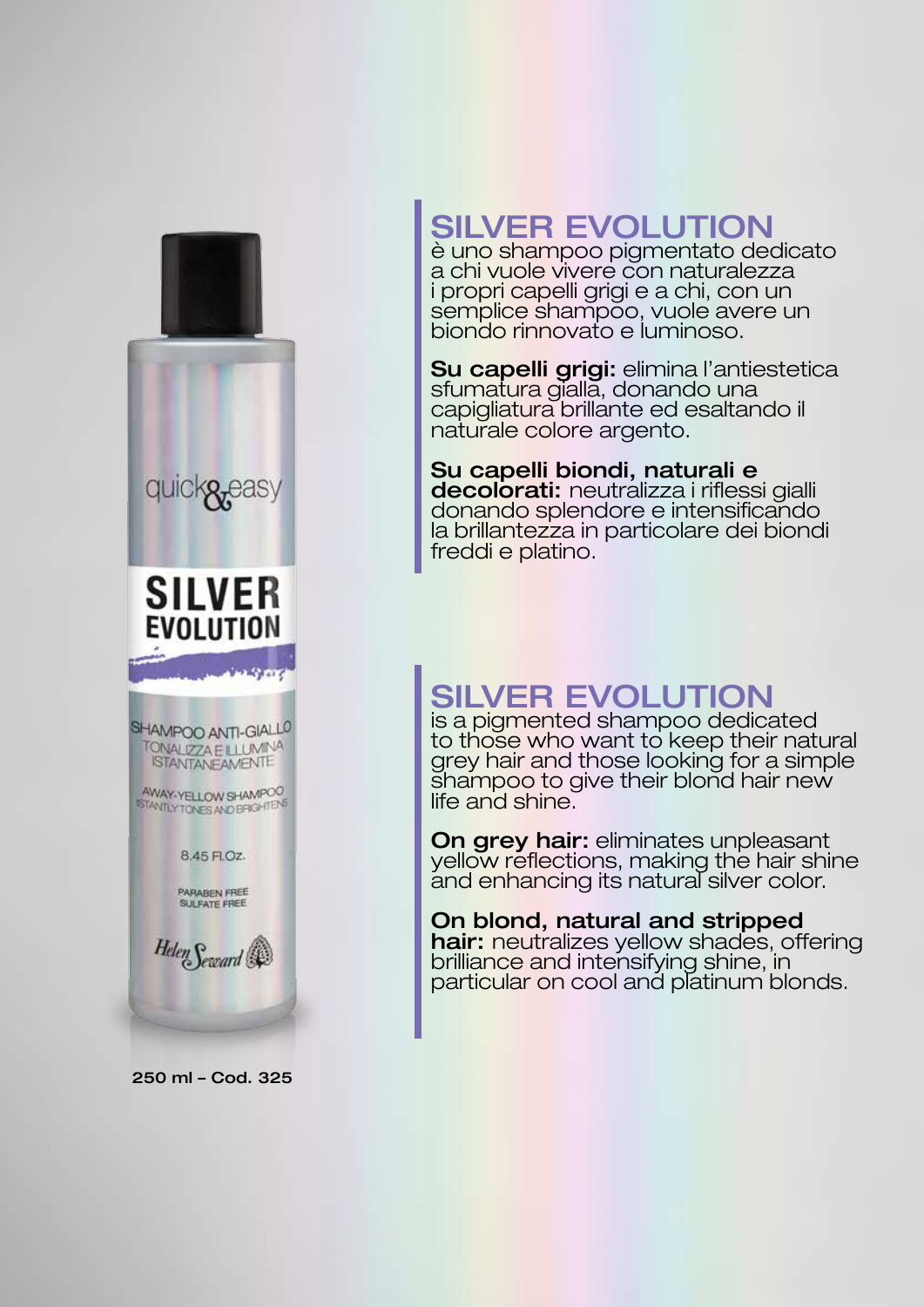## UNA FORMULA SPECIFICA PER CAPELLI SEMPRE AL MEGLIO

La sinergia di micropigmenti viola e blu-viola offre un'azione illuminante e tonalizzante sia su capelli grigi sia su capelli biondi, naturali e decolorati, grazie all'azione cromatica complementare.

Silver Evolution svolge un'azione detergente particolarmente delicata su cuoio capelluto e capelli. Agisce sulla fibra capillare ridonano brillantezza, morbidezza e volume, per un aspetto lucente e setoso e per una straordinaria pettinabilità.

Sulfate-free, senza parabeni e adatto a un uso frequente.

#### IDEALE PER LUI E PER LEI

## A SPECIFIC FORMULA FOR HAIR THAT ALWAYS LOOKS ITS BEST

The synergy between the purple and blue-purple micro-pigments performs an illuminating and strengthening action on both grey hair and blond, natural and stripped hair,<br>thanks to the complementary coloring action.

Silver Evolution performs a particularly delicate cleansing action on the scalp and hair. It works on the hair fibre, restoring shine, softness and volume for a radiant, silky look, with hair that is incredibly easy to comb.

Sulfate-free, no parabens and suitable for regular use.

#### PERFECT FOR HIM AND HER